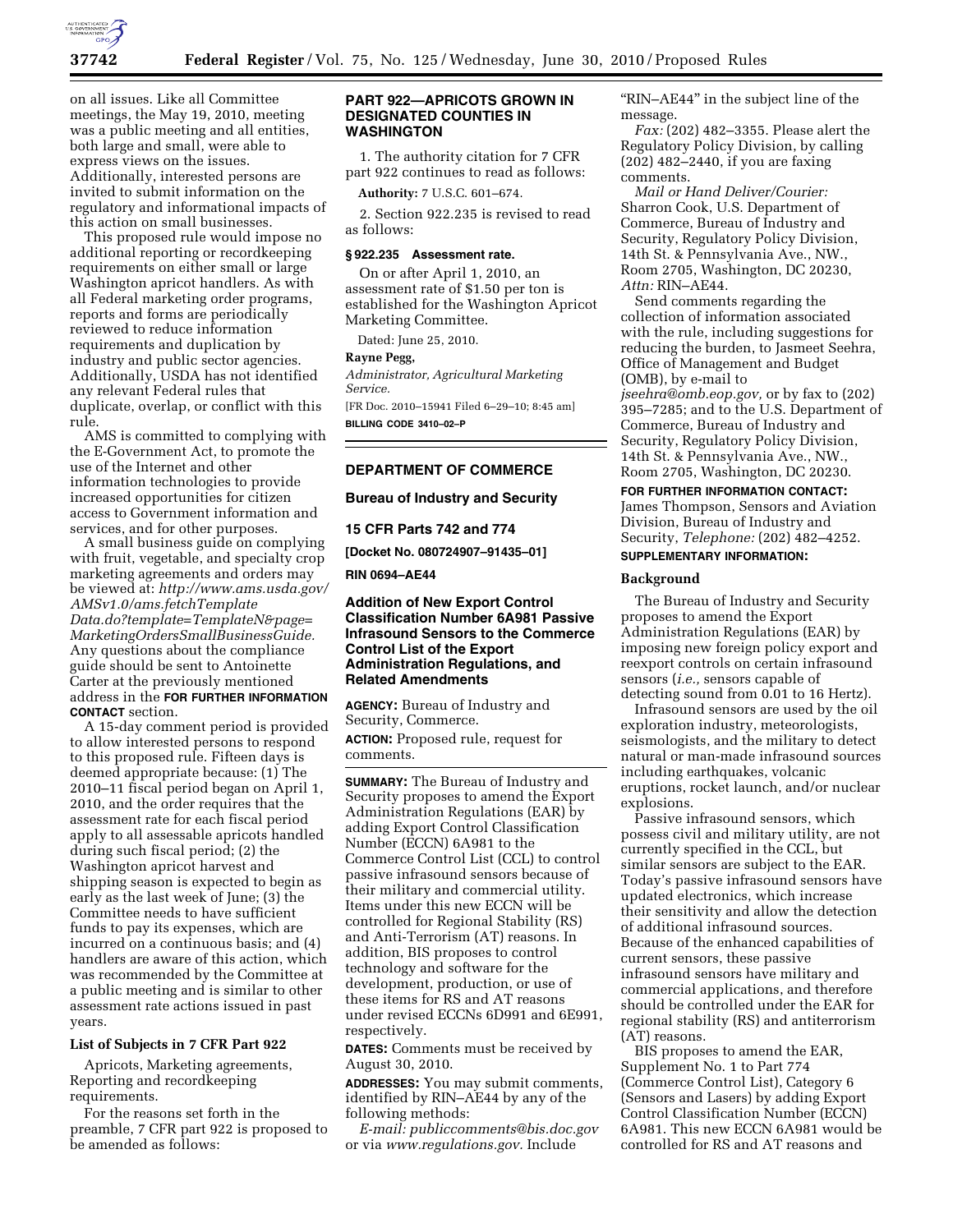would have the following control parameters; "Sensors designed to measure pressure whose 3 dB bandwidth intersects any part of the infrasound band of 0.01–16 Hz and have a sensor band-limited root mean squared (RMS) self-noise from 0.5–2Hz less than 0.15 milliPascals, which is equivalent to an average of –77 dB (relative to 1 Pa∧2/Hz) across the 0.5– 2Hz band.''

BIS proposes to require a license for the export and reexport of these sensors to countries with an X in the box under RS Column 2 and AT Column 1 on the Commerce Country Chart (*See*  Supplement No. 1 to Part 738 of the EAR.) There may be license exceptions available for export of these items under certain circumstances (License Exceptions GOV, TMP, RPL, TSU, BAG, and APR).

This rule also proposes to revise the headings of ECCNs 6E001 and 6E002 to make clear that ECCN 6A981 is excluded from the scope of these entries. In addition, this rule proposes to revise the headings and license requirements sections of ECCNs 6D991 and 6E991 in order to add RS and AT controls for development, production or use technology and software for equipment under ECCN 6A981.

All other license requirements of the EAR that are applicable to a transaction involving these sensors would also apply to items controlled by new ECCN 6A981 (*e.g.,* end-user and end-use based license requirements set forth in Part 744 of the EAR).

Since August 21, 2001, the Export Administration Act of 1979, as amended, has been in lapse. However, the President, through Executive Order 13222 of August 17, 2001 (3 CFR, 2001 Comp. 783 (2002)), which has been extended by successive Presidential Notices, the most recent being that of August 13, 2009 (74 FR 41325 (August 14, 2009)), has continued the EAR in effect under the International Emergency Economic Powers Act (50 U.S.C. 1701–1707).

#### **Request for Public Comments**

BIS is requesting public comment on the possible impact of this proposed rule. As these sensors are not currently described on the Commerce Control List (CCL), it is difficult for BIS to determine how many U.S. companies manufacture these sensors and would be impacted by this new control. Therefore BIS is seeking specific information about the impact of this proposed rule, as follows:

1. Whether your company manufactures parts, software, or technology that would be controlled if this rule was to be promulgated.

2. What the end-use is for the sensors your company manufactures.

3. What the typical end-uses are for these sensors, other than those end-uses described in this proposed rule.

4. Whether the parameters set forth in this rule are appropriate to control sensors that could be used to detect rocket launch and/or nuclear explosions, or whether the parameters are overly broad. If the controls are overly broad, could the parameters be narrowed to capture sensors that BIS is interested in controlling.

5. Whether there is foreign availability for these sensors. If foreign availability does exist, it would be helpful if your company could provide BIS with the URLs referencing these sensors on foreign Web sites or other foreign marketing material.

#### **Rulemaking Requirements**

1. This proposed rule has been determined to be not significant for purposes of E.O. 12866.

2. Notwithstanding any other provision of law, no person is required to respond to, nor shall any person be subject to a penalty for failure to comply with, a collection of information subject to the requirements of the Paperwork Reduction Act of 1995 (44 U.S.C. 3501 *et seq.*) (PRA), unless that collection of information displays a currently valid Office of Management and Budget (OMB) Control Number. This rule contains a collection of information subject to the requirements of the PRA. This collection has previously been approved by OMB under Control Number 0694–0088 (Multi-Purpose Application), which carries a burden hour estimate of 58 minutes to prepare and submit form BIS–748. This rule is not expected to result in any change for collection purposes. Send comments regarding this burden estimate or any other aspect of this collection of information, including suggestions for reducing the burden, to Jasmeet Seehra, Office of Management and Budget (OMB), and to the Regulatory Policy Division, Bureau of Industry and Security, Department of Commerce, as indicated in the **ADDRESSES** section of this rule.

3. This rule does not contain policies with Federalism implications as this term is defined under Executive Order 13132.

4. The provisions of the Administrative Procedure Act (5 U.S.C. 553) requiring notice of proposed rulemaking, the opportunity for public participation, and a delay in effective date, are inapplicable because this regulation involves a military and foreign affairs function of the United

States (5 U.S.C. 553(a)(1)). Further, no other law requires that a notice of proposed rulemaking and an opportunity for public comment be given for this proposed rule. Because a notice of proposed rulemaking and an opportunity for public comment are not required to be given for this rule under 5 U.S.C. 553 or by any other law, the analytical requirements of the Regulatory Flexibility Act (5 U.S.C. 601 et seq.) are not applicable.

#### **List of Subjects**

#### *15 CFR Part 742*

Exports, Terrorism.

### *15 CFR Part 774*

Exports, Reporting and recordkeeping requirements.

Accordingly, Parts 742 and 774 of the Export Administration Regulations (15 CFR Parts 730–774) are proposed to be amended as follows:

#### **PART 742—[AMENDED]**

1. The authority citation for part 742 continues to read as follows:

**Authority:** 50 U.S.C. app. 2401 *et seq.;* 50 U.S.C. 1701 *et seq.;* 22 U.S.C. 3201 *et seq.;*  42 U.S.C. 2139a; 22 U.S.C. 7201 *et seq.;* 22 U.S.C. 7210; Sec 1503, Pub. L. 108–11, 117 Stat. 559; E.O. 12058, 43 FR 20947, 3 CFR, 1978 Comp., p. 179; E.O. 12851, 58 FR 33181, 3 CFR, 1993 Comp., p. 608; E.O. 12938, 59 FR 59099, 3 CFR, 1994 Comp., p. 950; E.O. 13026, 61 FR 58767, 3 CFR, 1996 Comp., p. 228; E.O. 13222, 66 FR 44025, 3 CFR, 2001 Comp., p. 783; Presidential Determination 2003–23 of May 7, 2003, 68 FR 26459, May 16, 2003; Notice of August 13, 2009, 74 FR 41325 (August 14, 2009); Notice of November 6, 2009, 74 FR 58187 (November 10, 2009).

#### **§ 742.6 [Amended]**

2. Section 742.6 is amended by revising paragraph (a)(4)(i) to read as follows:

## **§ 742.6 Regional Stability.**

# $(a) * * * *$

(4) RS Column 2 license requirements—(i) License Requirements Applicable to Most RS Column 2 Items. As indicated in the CCL and in RS Column 2 of the Commerce Country Chart (see Supplement No. 1 to part 738 of the EAR), a license is required to any destination except Australia, Japan, New Zealand, and countries in the North Atlantic Treaty Organization (NATO) for items described on the CCL under ECCNs 0A918, 0E918, 1A004.d, 1D003 (software to enable equipment to perform the functions of equipment controlled by 1A004.d), 1E001 (technology for the development, production, or use of 1A004.d), 2A983, 2A984, 2D983, 2D984, 2E983, 2E984,